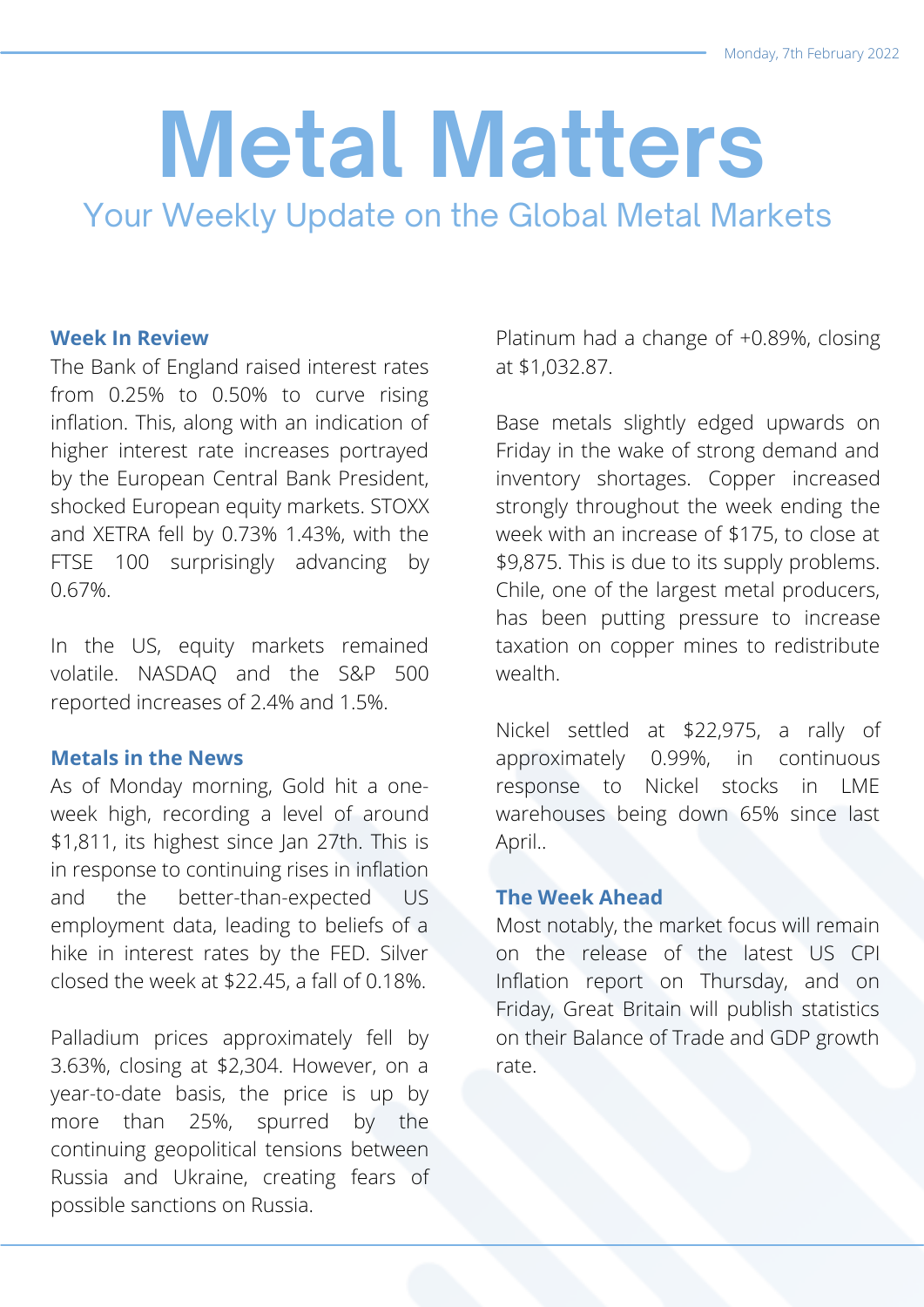## **Graph of the Week - US Employment Rate**



TRADINGECONOMICS.COM | U.S. BUREAU OF LABOR STATISTICS

#### **Metals - Spot Price**

| <b>Metal</b>  | Price 7 <sup>th</sup><br><b>February</b><br><b>USD</b> | <b>Weekly</b><br><b>Change %</b> | Mtd.<br><b>Change %</b> | Ytd.<br><b>Change %</b> | <b>Price vs</b><br><b>50d MA</b> |
|---------------|--------------------------------------------------------|----------------------------------|-------------------------|-------------------------|----------------------------------|
| Gold          | 1,808                                                  | 0.9%                             | $-0.3%$                 | $-4.8%$                 | 0.2%                             |
| <b>Silver</b> | 22.6                                                   | 0.6%                             | $-5.4%$                 | $-14.3%$                | $-0.9%$                          |
| Platinum      | 1,026                                                  | 1.2%                             | 1.0%                    | $-4.3%$                 | 4.9%                             |
| Palladium     | 2,315                                                  | $-2.7%$                          | $-6.3%$                 | $-5.5%$                 | 17.8%                            |
| Copper        | 9,869                                                  | 3.3%                             | 3.6%                    | 27.4%                   | 2.0%                             |
| <b>Nickel</b> | 23,225                                                 | 2.1%                             | 19.0%                   | 40.4%                   | 8.9%                             |

Note: All performance data to Monday 7th February. Future positioning based on CFTC and SHFE data. Past performance is not an indicator of future performance and the value of an investment may fall as well as rise. Investors take on currency risk when taking unhedged exposure to commodities. Source: Bloomberg, NTree International

### **GPF ETC Listings**

|                                   |              |                    |            | <b>Exchange listings and trading currencies</b> |            |                              |                |                             |         |                             |                   |           |
|-----------------------------------|--------------|--------------------|------------|-------------------------------------------------|------------|------------------------------|----------------|-----------------------------|---------|-----------------------------|-------------------|-----------|
|                                   |              |                    |            | <b>Xetra</b>                                    |            | <b>London Stock Exchange</b> |                |                             |         | <b>Borsa Italiana</b>       | <b>SIX</b>        |           |
| Name                              | <b>ISIN</b>  | <b>Base</b><br>Ccy | <b>TER</b> | <b>Ticker EUR</b>                               | <b>WKN</b> | <b>Ticker</b><br><b>USD</b>  | Sedol          | <b>Ticker</b><br><b>GBX</b> | Sedol   | <b>Ticker</b><br><b>EUR</b> | <b>Ticker CHF</b> | Valor     |
| <b>GPF Physical Copper ETC</b>    | XS2314659447 | <b>USD</b>         | 0.85%      | OIIE                                            | A3GQ0Q     | TCOP                         | BMYLVM1        | TCUS                        | BMYLVLO | TCOP                        | TCOP              | 112161508 |
| <b>GPP Physical Nickel ETC</b>    | XS2314660700 | <b>USD</b>         | 0.75%      | OIIF                                            | A3GQ0R     | <b>TNIK</b>                  | BMYLVQ5        | <b>TNIS</b>                 | BMYLVN2 | <b>TNIK</b>                 | <b>TNIK</b>       | 112161525 |
| <b>GPF Physical Gold ETC</b>      | XS2265368097 | <b>USD</b>         | 0.12%      | OIIA                                            | A3GNPX     | TGLD                         | BMYCKG1        | TAUS                        | BKQMVS4 | <b>TGLD</b>                 | <b>TGLD</b>       | 58961848  |
| <b>GPF Physical Silver ETC</b>    | XS2265369574 | <b>USD</b>         | 0.20%      | OIIB                                            | A3GNP0     | <b>TSLV</b>                  | BMYCKH2        | <b>TAGS</b>                 | BKQMVT5 | <b>TSLV</b>                 | <b>TSLV</b>       | 58847211  |
| <b>GPF Physical Palladium ETC</b> | XS2265370234 | <b>USD</b>         | 0.20%      | OIID                                            | A3GNPY     | TPAL                         | <b>BMYCKK5</b> | <b>TPDS</b>                 | BKQMVZ1 | TPAL                        | TPAL              | 58847495  |
| <b>GPF Physical Platinum ETC</b>  | XS2265369731 | <b>USD</b>         | 0.20%      | OIIC                                            | A3GNPZ     | <b>TPLT</b>                  | BMYKCKJ4       | <b>TPTS</b>                 | BKQMW03 | <b>TPLT</b>                 | TPLT              | 58847471  |

#### **Trading AP: Flow Traders MM: GHCO, Peel Hunt, Winterflood**